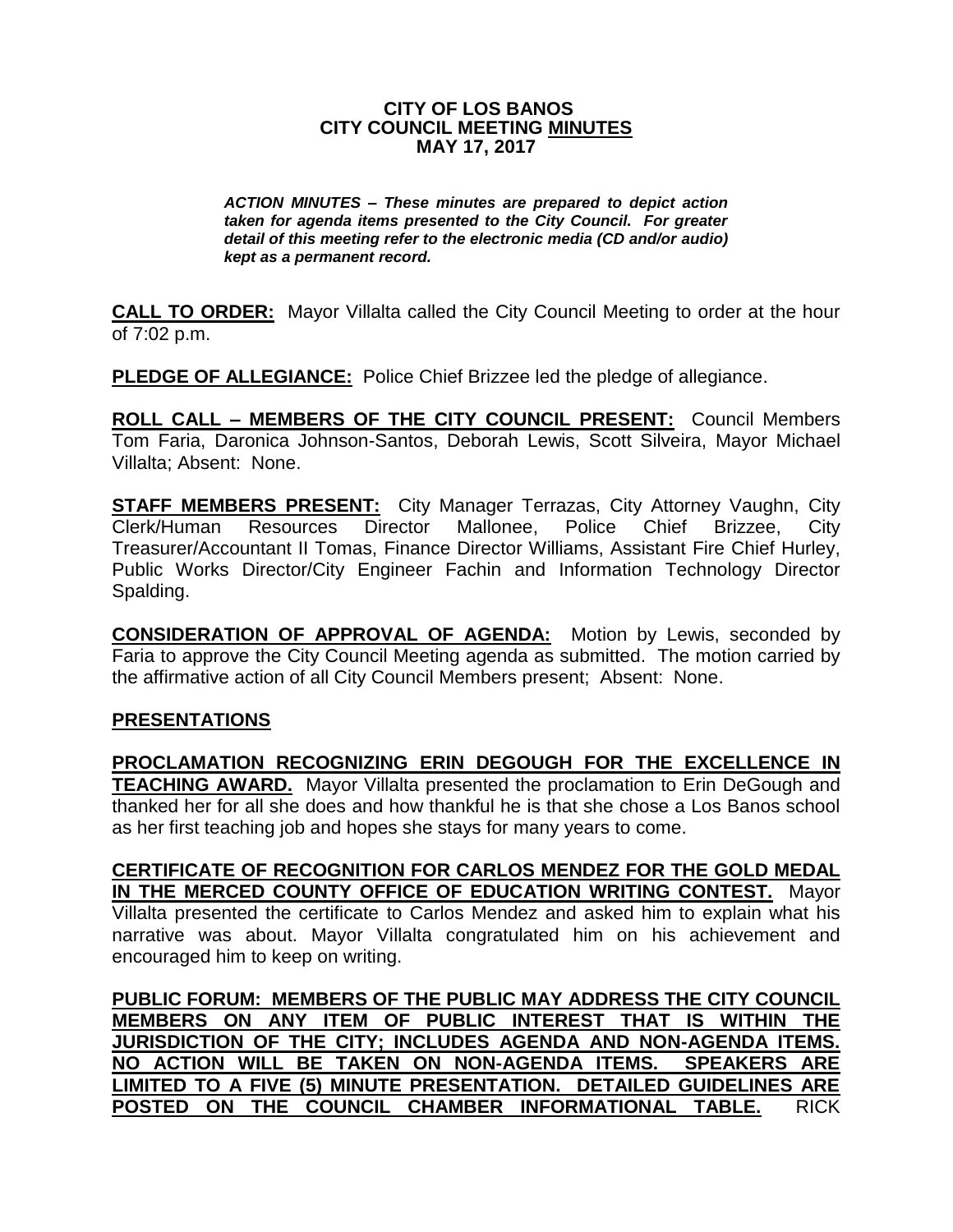TOSCANO, Los Banos, Chairman of the American Legion Boys State Committee, spoke regarding the program and how it is run out of each state and ours is ran out of Sacramento, once a year for a week in June a selected few candidates from each high school is selected and they are sent to Sacramento State and they live in the dorms, they form individual governments and learn the rights, responsibilities, and privileges of being voting American citizens, introduced Alan Cotta who is the Commander of the American Legion and Mike Hughes who is the Commander of the VFW (Veterans of Foreign War), the selected students are Rafael Chavez-Flores from Los Banos High School, Rodolfo Rivera from Pacheco High School, and alternate Kevin Rubio from Pacheco High School, he is very proud to have these young men represent their Post and our City; SALLY HUGHES, Los Banos, American Legion Auxiliary Unit 166, here to introduce their girl State delegates, spoke regarding the program the American Legion Auxiliary Girls State, Mary Bosch and Sherry Valentine introduced the Los Banos High School selected students being Moncey Patel, with Sofia Castro and Kayley Benedict being the two alternates who were not present, the students from Pacheco High School are Jaira Mendoza, the first alternate is Chelsea Cano and the second alternate is Samara Palominos; MAYOR VILLALTA states that it takes many adults to make programs like this possible so that the young people are able to prosper, thanked the students for their participation and thanked the American Legion for all that they do to make this happen each year with their sponsorships; BERTH FARIA, Los Banos Chamber of Commerce, spoke regarding the Annual Street Faire and how the weather could not have been more perfect, spoke about the large numbers of people that came, all the vendors that participated and the unveiling of the new mural by Anne Whitehurst, spoke regarding the success of the Chamber of Commerce beer booth at the May Day Fair and gave extra thanks to John Cates and Tony Whitehurst, there are three new Chamber Members: Valentine's Music School, Uber Lyft - Steven Hill, and Craig & Craig Security, the monthly Golden Agers' Dinner is on May 18, 2017, it is a barbecue chicken dinner put on by Larry Carmo and crew and will be at 6:30 p.m. at the Los Banos Community Center, on Saturday May, 20, 2017 there will be an event at the Quinta Fay Hacienda in Gustine put on by the Los Banos Arts Council for a tour of the home and gardens, there will be hors d' oeuvres and wine pairings along with an art show put on by Richard Freitas from 1:00 p.m. – 4:00 p.m., tickets are available from Arts Council members for \$75, on Sunday May 21, 2017 the Los Banos Basque Festival will celebrate 53 years, admission is free, Basque mass begins at 10:00 a.m. in the O'Banion building followed by a barbecue lamb lunch from 12:30 p.m. – 2:00 p.m., lunch is \$22 per plate and \$12 for children under twelve (12), there will be performances, vendors, and dancing, the May Chamber Mixer will be hosted by the Merced School Employees Federal Credit Union (MSEFCU) on May 25, 2017, Farm to Plaza Tuesdays begin on June 6 2017, hopes the community will come out and enjoy the vendors, the farmers market and the entertainment from 4:30 p.m. – 9:00 p.m. every Tuesday at the Henry Miller Plaza. No one else came forward to speak and the public forum was closed.

**CONSIDERATION OF APPROVAL OF CONSENT AGENDA.** Motion by Lewis, seconded by Silveira to approve the consent agenda as follows: Check Register for #204424 – #204890 in the Amount of \$1,689,890.38; Minutes for the April 5, 2017 City Council Meeting; Minutes for the April 19, 2017 City Council Meeting; City Council Resolution No. 5859 – Authorizing the City Manager to Sign a Memorandum of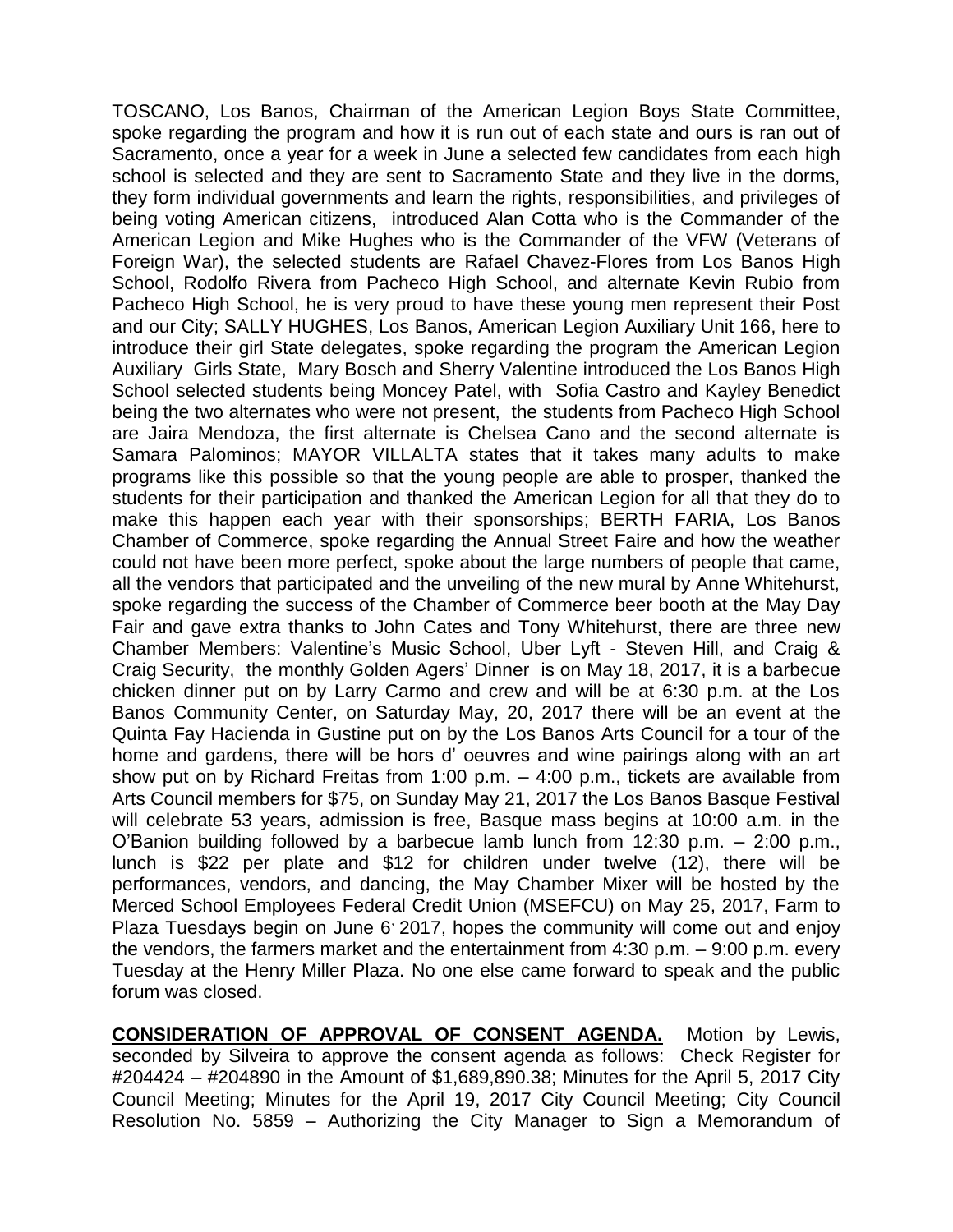Understanding with the Merced County Office of Education for School Resource Services for the 2017-2018 School Year. The motion carried by the affirmative of all Council Members present.

**PUBLIC HEARING – TO RECEIVE PUBLIC COMMENT AND CONSIDERATION OF APPROVAL OF GENERAL PLAN AMENDMENT #2016-02, ZONE CHANGE #2016- 02, AND MITIGATED NEGATIVE DECLARATION (MND) (SCH#2017021033). THE PROJECT PROPOSAL IS FOR THE GENERAL PLAN AMENDMENT AND REZONE OF SEVEN (7) PARCELS CURRENTLY DESIGNATED PROFESSIONAL OFFICE (P-O) INTO MEDIUM DENSITY RESIDENTIAL (R-2) ON 1.2 ACRES AND TO SUBDIVIDE SEVEN (7) EXISTING PARCELS INTO ELEVEN (11) PARCELS FOR THE DEVELOPMENT OF 11 DETACHED SINGLE-FAMILY RESIDENTIAL UNITS. THE PROJECT SITE IS LOCATED ON THE EAST SIDE OF DELAWARE AVENUE BETWEEN PINE STREET AND MADRONE STREET, MORE SPECIFICALLY IDENTIFIED AS ASSESSOR'S PARCEL NUMBERS: 027-214-001, -002, -003, -004, - 005, -006, AND -007 [SUNSET HILLS DEVELOPMENT]; CITY COUNCIL RESOLUTION NO. 5856 – APPROVING MITIGATED NEGATIVE DECLARATION (SCH#20170210033) AND MITIGATION MONITORING/REPORTING PLAN FOR SUNSET HILLS DEVELOPMENT LOCATED ON THE EAST SIDE OF DELAWARE AVENUE BETWEEN PINE STREET AND MADRONE STREET, MORE SPECIFICALLY IDENTIFIED AS ASSESSOR'S PARCEL NUMBERS 027-214-001, - 002, -003, -004, -005, -006, AND -007; CITY COUNCIL RESOLUTION NO. 5857 – APPROVING GENERAL PLAN AMENDMENT #2016-02 TO REDESIGNATE PROPERTIES IDENTIFIED AS ASSESSOR'S PARCEL NUMBERS 027-214-001, - 002, -003, -004, -005, -006, AND -007 FROM PROFESSIONAL OFFICE TO MEDIUM DENSITY RESIDENTIAL; ORDINANCE NO. 1154 – AMENDING THE OFFICIAL ZONING MAP BY REZONING PROPERTY LOCATED ON ASSESSOR'S PARCEL NUMBERS 027-214-001, -002, -003, -004, -005, -006, AND -007 FROM PROFESSIONAL OFFICE (P-O) TO MEDIUM DENSITY RESIDENTIAL (R-2) (FIRST READING & INTRODUCTION) (CONTINUED FROM APRIL 19, 2017 CITY COUNCIL MEETING).** Mayor Villalta excused himself from this item, as he owns property within 500 feet of the agenda item up for discussion. City Attorney Vaughn also excused himself as he has represented the applicant for this agenda item on several matters within the last twelve (12) months. It was noted that Mayor Pro Tem Silveira will be reading and running this item as the Mayor abstains. Mayor Villalta and City Attorney Vaughn left their seats at the dais and the Council Chambers.

Community & Economic Development Director Elms stated that the applicant is requesting that this item be continued to June 7, 2017.

Motion by Faria, seconded by Johnson-Santos to continue this item to the June 7, 2017 Council Meeting. The motion carried by the affirmative action of all Council Members present; Villalta abstained.

Mayor Villalta and City Attorney Vaughn returned to the Council Chambers and took their seat at the dais.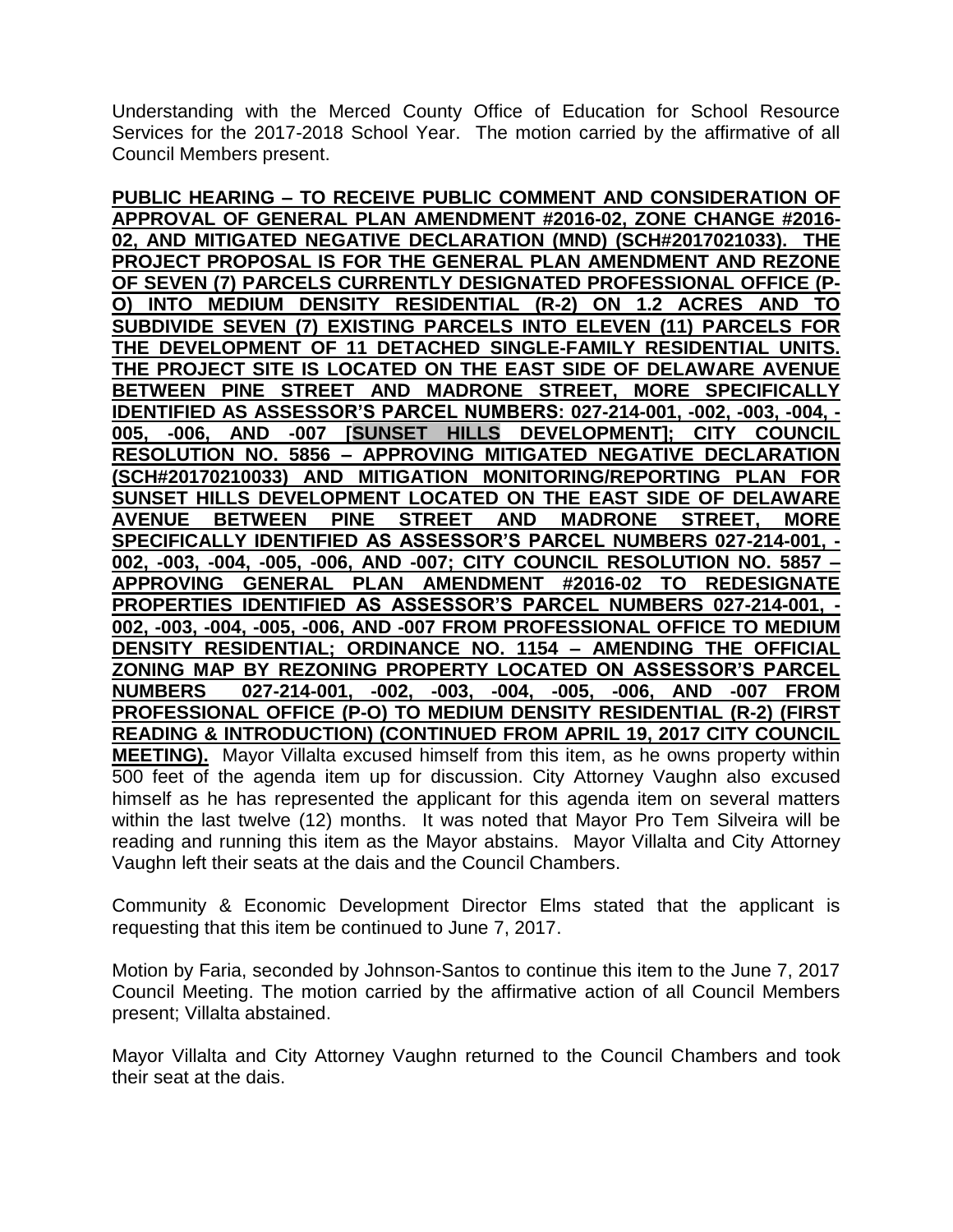**PUBLIC HEARING – TO RECEIVE PUBLIC COMMENT AND CONSIDERATION OF FINAL DEVELOPMENT PLAN #2017-01 AND ASSOCIATED DEVELOPMENT AGREEMENT, CONSISTENT WITH THE STONECREEK ENVIRONMENTAL IMPACT REPORT (EIR). THE PROPOSED PROJECT CONSISTS OF THE SUBDIVISION OF APPROXIMATELY 75.3 ACRES INTO 343 SINGLE-FAMILY RESIDENTIAL LOTS. THE FINAL DEVELOPMENT PLAN CONSISTS OF SITE DESIGN AND CONCEPTUAL ARCHITECTURE TO IMPLEMENT THE PLANNED DEVELOPMENT ZONING. THE PROJECT SITE IS LOCATED NORTH OF PIONEER ROAD, WEST OF BADGER FLAT ROAD, SOUTH OF THE VILLAGES AT STONECREEK IV, PHASE 1B, AND EAST OF THE CITY LIMIT LINE; MORE SPECIFICALLY IDENTIFIED AS ASSESSOR'S PARCEL NUMBERS: 430-060-008, 430-060-016, 430- 060-017, AND 430-060-018 [DOVE HOLLOW VILLAGES AT STONECREEK VII]; ORDINANCE NO. 1155 – APPROVING A DEVELOPMENT AGREEMENT BETWEEN THE CITY OF LOS BANOS AND ANDERSON HOMES, A CALIFORNIA CORPORATION FOR DEVELOPMENT OF APPROXIMATELY 80.4 ACRES GENERALLY LOCATED ON THE SOUTH OF THE FUTURE CARDOZA ROAD EXTENSION, WEST OF THE FUTURE BADGER FLAT ROAD EXTENSION AND NORTH OF PIONEER ROAD MORE SPECIFICALLY IDENTIFIED AS ASSESSOR'S PARCEL NUMBERS: 430-060-008, 430-060-016, 430-060-017, AND 430-060-018 [DOVE HOLLOW STONECREEK VII] (SECOND READING & ADOPTION).**  Community & Economic Development Director Elms presented the staff report which included a PowerPoint presentation.

Council Member Faria inquired as to any other fees besides property tax and CFDs (Community Facilities District) coming from this project for which Community & Economic Development Director Elms stated each project pays impact fees and that the CFDs are a part of the property tax fees that are paid annually that go towards the impact and need for public safety personnel.

Mayor Villalta opened the public hearing. No one came forward to speak and the public hearing was closed.

Mayor Pro Tem Silveira asked where it states the condition of approval for the Soares' dairy for which Community & Economic Development Director Elms stated it was in the final development plan conditions of approval that was adopted on April 19, 2017. City Attorney Vaughn explained that it will show up in the final development plan agreement.

Motion by Silveira, seconded by Johnson-Santos to waive the second reading of Ordinance No. 1155 – Approving a Development Agreement between the City of Los Banos and Anderson Homes, a California Corporation for Development of Approximately 80.4 Acres Generally Located on the South of the Future Cardoza Road Extension, West of the Future Badger Flat Road Extension and North of Pioneer Road More Specifically Identified as Assessor's Parcel Numbers: 430-060-008, 430-060-016, 430-060-017, and 430-060-018 [Dove Hollow Stonecreek VII]. The motion carried by the affirmative action of all Council Members present.

Motion by Silveira, seconded by Johnson-Santos to adopt Ordinance No. 1155 – Approving a Development Agreement between the City of Los Banos and Anderson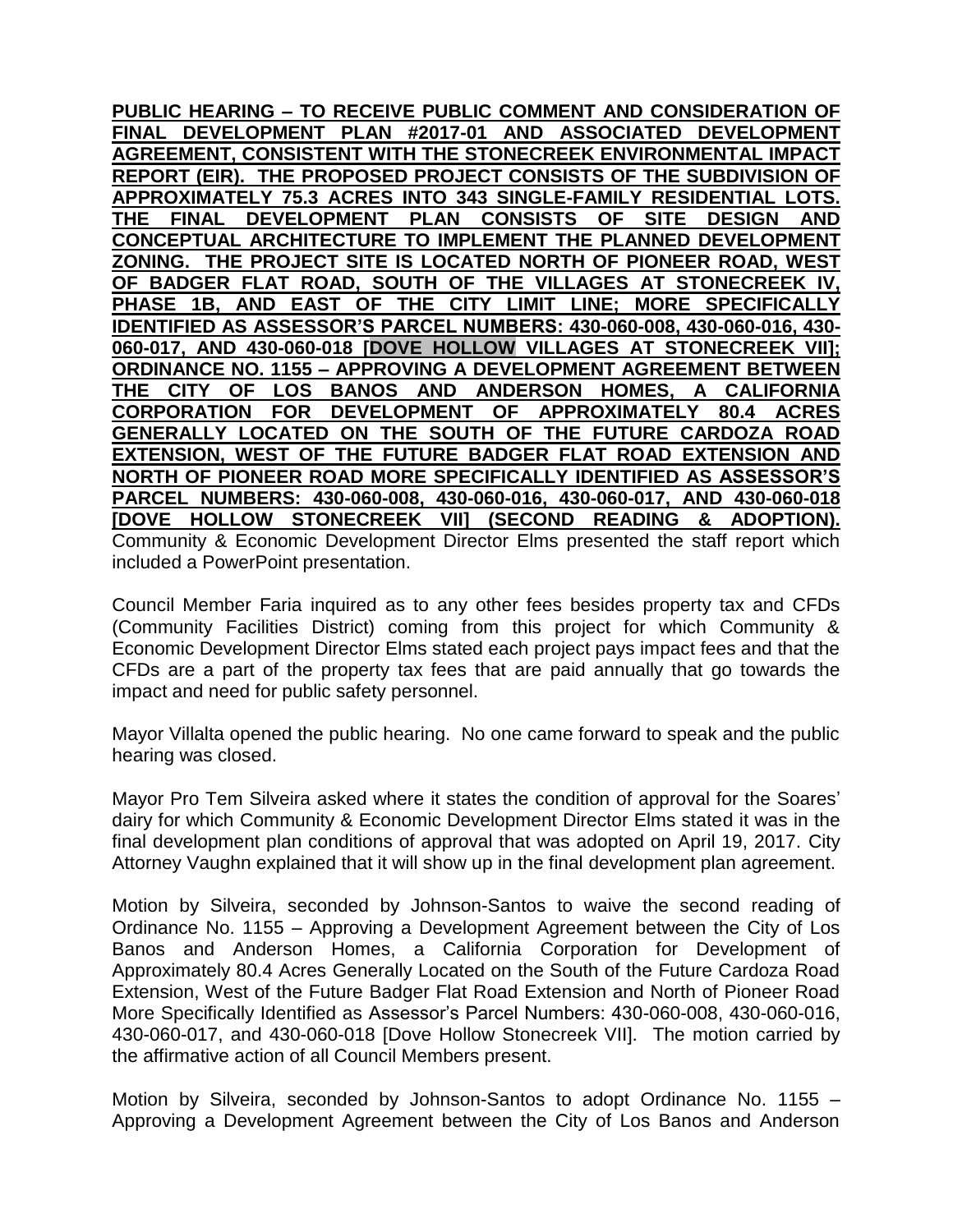Homes, a California Corporation for Development of Approximately 80.4 Acres Generally Located on the South of the Future Cardoza Road Extension, West of the Future Badger Flat Road Extension and North of Pioneer Road More Specifically Identified as Assessor's Parcel Numbers: 430-060-008, 430-060-016, 430-060-017, and 430-060-018 [Dove Hollow Stonecreek VII]. The motion carried by the following roll call vote: AYES: Faria, Johnson-Santos, Lewis, Silveira, Villalta; NOES: None; ABSENT: None.

**PUBLIC HEARING – TO RECEIVE PUBLIC COMMENT AND CONSIDERATION OF PROPOSED REVISION TO THE WATER EFFICIENT LANDSCAPE ORDINANCE (WELO).** City Attorney Vaughn presented the staff report, which included a PowerPoint presentation.

Mayor Villalta asked how the water usage will be tracked and whether a separate meter will be required for which City Attorney Vaughn stated that the landscape design will need to be approved by Public Works and that the design will have to meet all the technical requirements of the model. The type of plants and how much water is required will be analyzed and will determine whether the water budget will be met. Mayor Villalta asked if one would be required to notify the City if they reseed their lawn or something to that effect so that they wouldn't be fined for extra watering for which City Attorney Vaughn stated there would be a few ways a new yard would come to the attention of the City whether it be through a permitting process or just the observation of Public Works employees. Public Works Director/City Engineer Fachin explained that there were funds put aside for landscaping of new homes but then it was dying due to the watering restrictions, therefore new landscaping is allowed to be watered every day. Licensed landscapers will be made aware of this as well. Mayor Villalta noted how he doesn't want people calling and wondering why they got fined if they meet these conditions.

Council Member Lewis was under the impression that if someone has 500 square feet or less of landscaping, then the watering schedule doesn't apply to them for which City Attorney Vaughn stated that was incorrect and that the WELO (Water Efficient Landscape Ordinance) states that if there is 500 square feet or more of new landscaping or redone landscaping then the watering schedule doesn't apply but all of the other requirements must still be met. Even if someone has a landscaping area below 500 square feet, they must still follow the watering schedule. Council Member Lewis inquired as to what the City's watering schedule was based off on in the past because she has done research on other cities in California and some cities were allowing watering to be done three (3) times a week as opposed to two (2). What she has noticed is that enforcing watering to be done only twice a week has caused people to either neglect their yards or give up all together because it was the easy way out. She believes a balance needs to be found to still conserve water but also allow people to water their yards and maintain the integrity of the City. City Attorney Vaughn and Public Works Director/City Engineer Fachin both confirmed that for a long time, at least the last twenty (20) years the watering schedule has been three (3) days a week and then went down to two (2) because of the drought. Public Works Director/City Engineer Fachin explained that the State has lifted the enforcements in regards to watering as the drought crisis has improved but says that conserving water should be a way of life.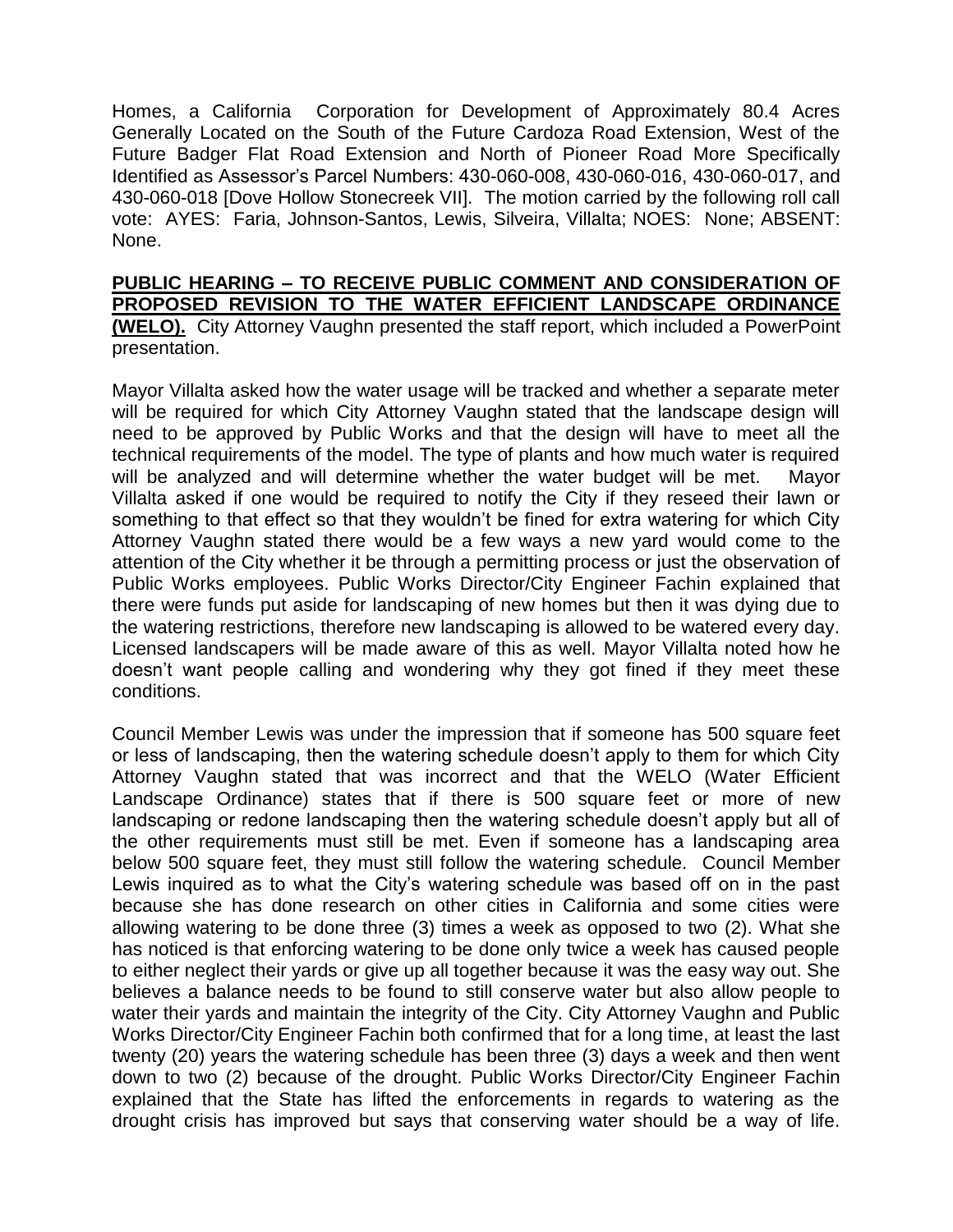There are a handful of surrounding cities that are sticking to the two(2)-day per week watering restrictions. There are goals that must be met under the Urban Water Management Planning Act and if the watering schedule is increased to three (3) days a week, the City may not reach its goal. Council Member Lewis explained that if people water multiple times during their allotted two (2) days of water, they could be using just as much if not more than what would be used on a three (3)-day watering schedule. Public Works Director/City Engineer Fachin said that if someone waters multiple times a day on their designated days, it will be obvious as there will eventually be overflow going onto the sidewalk and into the gutters. The City is giving warnings now as there have been changes to the water crisis in the State but will continue to give citations after a few warnings. Council Member Lewis wanted to comment that she understands the water crisis in the State and that it has come down quite heavily on the communities statewide. She believes it would be beneficial to educate the community on how to preserve what landscaping they do have. Landscaping such as grass and trees play an important role in battling pollution, so it is important to educate the community on preservation.

Mayor Villalta opened the public hearing. KATHY BALLARD, Los Banos, inquired as to commercial landscaping and if you pull a permit, is your whole lot required to meet up to date standards, she recently pulled a sign permit and wanted to know if she had don't that today, would she be required to update her landscaping, for which City Attorney Vaughn explained that the landscape requirement would be triggered by a design review permit. No one else came forward to speak and the public hearing was closed.

Mayor Pro Tem Silveira echoed Council Member Lewis' comment that this is a State mandate and that the City is just implementing it into a cleaner system. He originally asked for this item to be brought forward and would ask staff to reach out to developers and have them offer turf, artificial lawn, or a completely drought tolerant landscape as an option to homebuyers; City Attorney Vaughn clarified that the only thing you cannot do is 'hardscape' the entire front yard meaning you cannot just put concrete in the entire front yard. However, if it is a desert-type landscape with all drought-tolerant plants, it will satisfy all the conditions required. There is nothing in the municipal code stating that a residence must have lawn or a certain look to the landscaping.

Public Works Director/City Engineer Fachin wanted to reiterate that the watering schedule is the City's mandate and not a State mandate and that there has never been a three(3)-day-per-week watering schedule while the City was practicing waste consciousness. He can't be sure whether the City can/will make the goal in 2020 until he starts to see some numbers coming in.

Mayor Pro Tem Silveira stated there are some cities who are requiring new development to add artificial turf, but he isn't quite ready for it to be a requirement but would like to see it as an option. He asked for clarification regarding the soils management report and that it is just for new projects, not existing projects that are being redone for which Public Works Director/City Engineer Fachin confirmed that is correct as it would be way too expensive to expect people to get this done.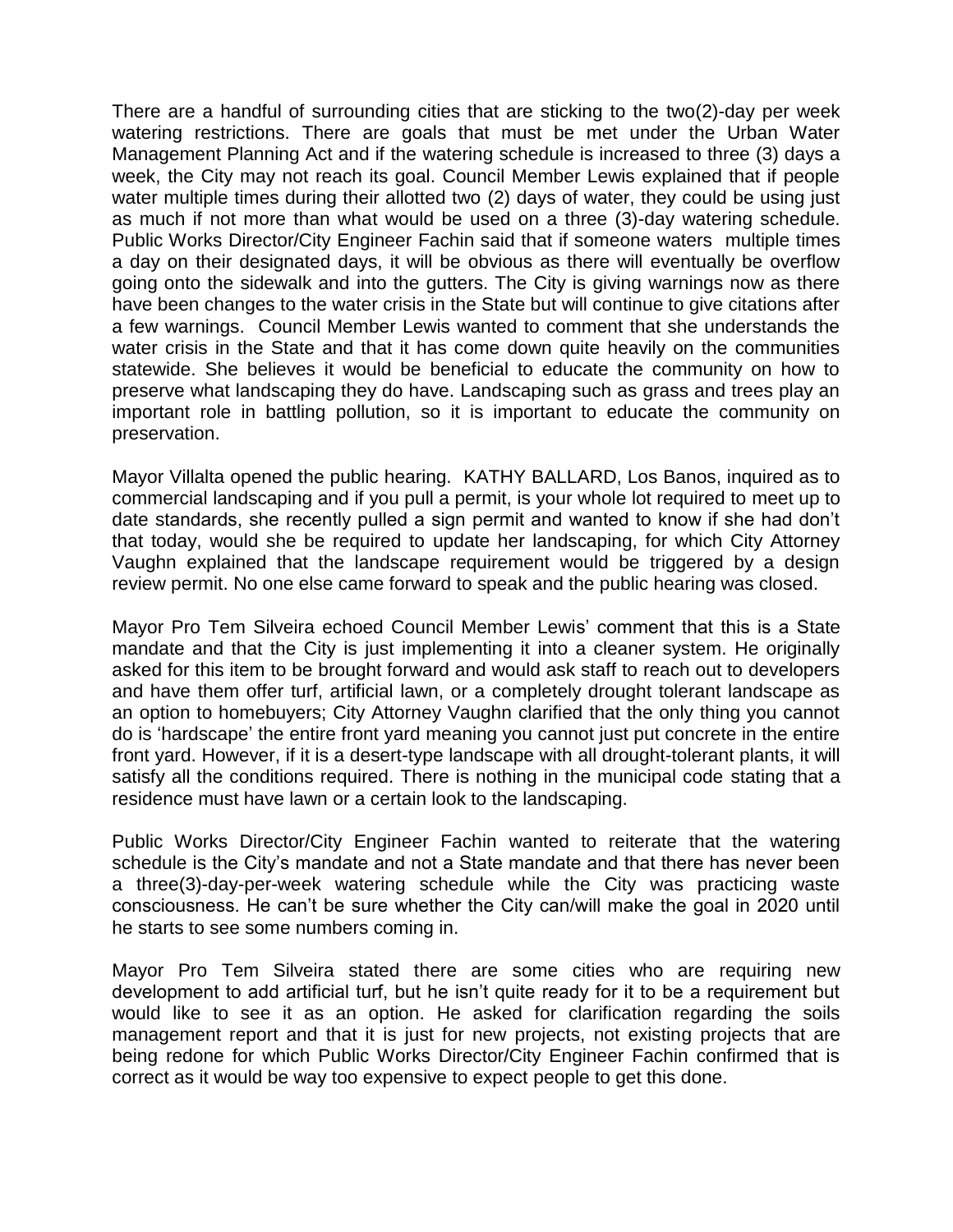Council Member Faria asked if the City went to three days a week watering, if the numbers would be met for the Urban Water Management goal for which Public Works Director/City Engineer Fachin explained it would be close but everything is becoming so efficient and the new developments are under such strict restrictions that there is still a lot of water saving going on. He further believes that the City needs to become greener as well as the parks.

There was Council Member and staff discussion about making an amendment to the ordinance to allow a three (3)-day-per-week watering schedule which would be Tuesday, Thursday, and Saturday for odd numbered addresses and Wednesday, Friday, Sunday for even numbered houses. The before 11:00 a.m. and after 7:00 p.m. hours would still apply for all days.

Motion by Lewis, seconded by Silveira to waive the first reading of Ordinance No. 1156 – Amending and Renumbering Chapter 2 of Title 10, of the Los Banos Municipal Code "City of Los Banos Water Efficient Landscape Ordinance" in its Entirety including the new watering schedule being before 11:00 am and after 7:00 p.m. on Tuesday, Thursday, Saturday for odd numbered homes and Wednesday, Friday, Sunday for even numbered homes and no watering on Monday. The motion carried by the affirmative action of all Council Members present.

Motion by Lewis, seconded by Silveira to introduce Ordinance No. 1156 – Amending and Renumbering Chapter 2 of Title 10, of the Los Banos Municipal Code "City of Los Banos Water Efficient Landscape Ordinance" in its Entirety including the new watering schedule being before 11:00 a.m. and after 7:00 p.m. on Tuesday, Thursday, Saturday for odd numbered homes and Wednesday, Friday, and Sunday for even numbered homes and no watering on Monday. The motion carried by the following roll call vote: AYES: Faria, Johnson-Santos, Lewis, Silveira, Villalta; NOES: None; ABSENT: None.

**CONSIDERATION OF COUNCIL MEMBER REQUEST REGARDIGN TEMPORARY SIGNAGE FOR CAR DEALERSHIPS [SILVEIRA].** Mayor Pro Tem Silveira stated that this issue was brought to his attention when the new car dealership came into town and asked for signs for their lot but was told it was against the sign ordinance. They then inquired as to why the other dealerships were allowed to have them. This is what triggered him to bring this item back. These dealerships in town are one of the largest tax generators for the City and advertising plays a big role in their sales. He doesn't want the City to look too gaudy with a bunch of signs but believes there should be an exception for certain circumstances. He would like to see something written into the ordinance where a certain amount of signs are allowed per a certain amount of cars on the lot and that the Community & Economic Development Director would have some leeway approving certain types of signs.

Council Member Faria agrees that the subject should be reexamined but doesn't feel like the number of signs allowed should be based off of how many cars are in the lot. The smaller dealerships should have the same opportunities as the big dealerships. The 'snow cone' signs are okay with him but feels the 'banana flags' are the ones that could become an issue as they get worn and ugly.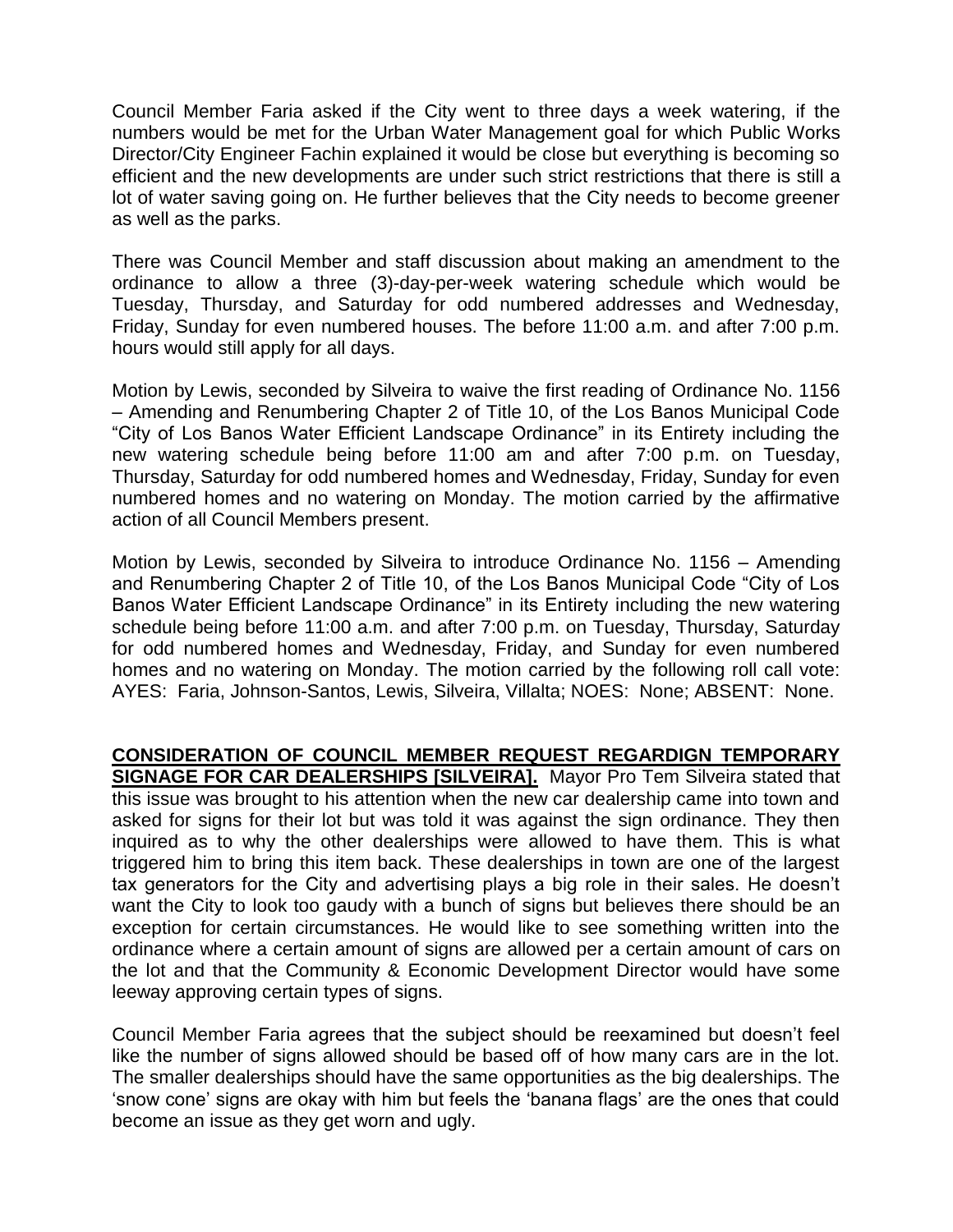Council Member Lewis asked if since the target for this subject is dealerships, are we opening up Pandora's box to other types of businesses who may eventually ask for these 'snow cone' signs or just signage in general for which City Attorney Vaughn said it would have to be researched to see if maybe a separate set of guidelines would be established for different types of businesses. He didn't have a definite answer right then and would need to look into the matter further.

Mayor Villalta asked if then the whole ordinance would need to be relooked at if car dealerships wouldn't be the only type of business in discussion for which City Attorney Vaughn stated it would depend on how you word the assignment to staff. Mayor Villalta prefers to look at the ordinance as a whole so that everyone is dealt with fairly. He doesn't want to have to go through this again and would rather reexamine the ordinance as a whole not in part.

Council Member Lewis spoke to how she noticed some banana flags flying over the tops of businesses and believes that is over the top for the City and how dealerships in other cities have a "cleaner" way of advertising but are also in newer infrastructure. She would like the boulevard to maintain a nice and neat look but right now she sees things that are not pleasant to look at.

There was Council Member and staff discussion on how to proceed and what topics in the ordinance to focus on such as temporary signage, different types of signage in different zones etc. City Attorney Vaughn agrees with Council and staff that it is a good idea to relook at this ordinance and address the different areas of the ordinance that staff spoke of.

Mayor Pro Tem Silveira believes that if the whole ordinance is looked at, then that is definitely opening up Pandora's box and thinks it's better to just target the temporary signage portion of the ordinance. He asked Community & Economic Development Director Elms if she saw a problem with the sign ordinance for which she stated that majority of the complaints she gets is regarding temporary signage. Conditional use permits that go through the Planning Commission allows them to analyze and decide things on a case-by-case basis. If 'banana flags' were to become a part of permanent signage it would have to go through that process for a conditional use permit.

City Attorney Vaughn reminded business owners that they could use certain signage four (4) times per year for a certain period of time to draw attention to their business. Mayor Villalta added that maybe some of these periods of time need to be extended for longer periods of time. Mayor Pro Tem Silveira added that that is part of the problem that some of the signage that's allowed four (4) times per year shouldn't be allowed at all.

Council Member Lewis asked if the businesses in a plaza are required to use their designated spot on a monument or free-standing sign for their business for which Community & Economic Development Director Elms stated that there is certain criteria for different plazas but if there is a master signage agreement, then yes they must use that designated spot for advertising. Council Member Lewis noted a particular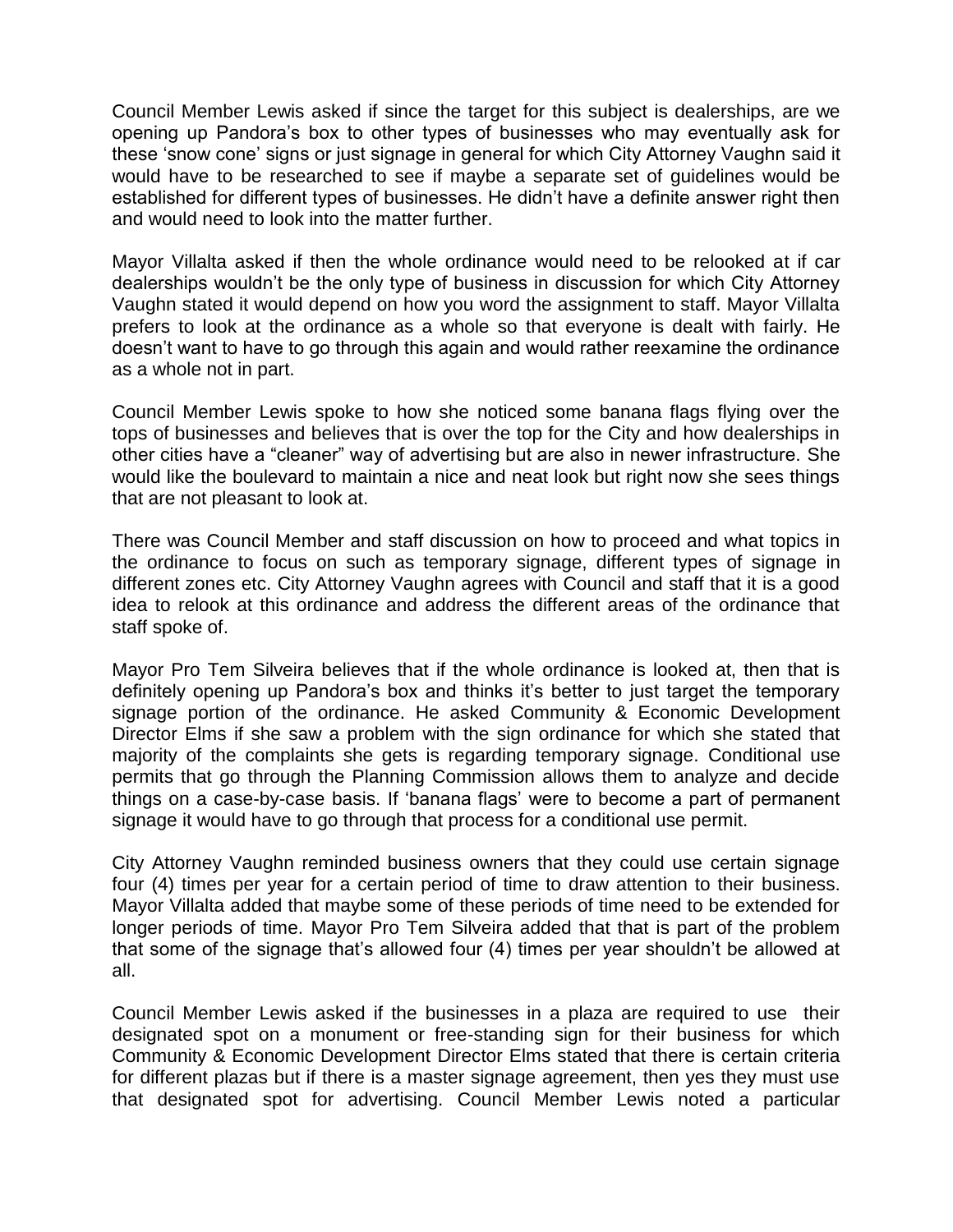'monumental' sign that's been grandfathered in town that blocks the line of sight for traffic and would like to see some sort of remedy for these types of situations.

There was Council Member and staff discussion pertaining to possibly having some public outreach to the merchants in town to hear what it is they have in mind for signage and what their needs are. Mayor Pro Tem Silveira noted that the City has done that before and that is how we ended up with the banana flags and things could get a little crazy inviting all the businesses in town to give their input.

City Manager Terrazas spoke to the fact that reexamining the entire sign ordinance would be a significant undertaking and he wanted to make Council aware of that. Mayor Pro Tem Silveira wants an exact date of when this topic will be brought back. City Manager Terrazas suggested to come back to Council with an outline and a proposal to do that and then at that time an exact date of when it will be brought back could be determined. Community & Economic Development Director Elms stated she can come up with an outline to present at the Council meeting on July 19, 2017.

Motion by Silveira, seconded by Faria to allow staff to research the temporary signage ordinance and to bring back an update no later than the July 19, 2017 City Council Meeting. The motion carried by the affirmative action of all Council Members present.

**ADVISEMENT OF PUBLIC NOTICES (Two Reports).** Community & Economic Development Director Elms stated the Planning Commission will hold two public hearings on May 24, 2017. The first one is for a site plan review for the Burger King remodel and expansion. The second one is for the Special Event Ordinance amendment regarding waivers or partial waivers for departmental service charges for special events.

**CITY MANAGER REPORT.** City Manger Terrazas spoke to the Public Works sign hanging in the City Hall lobby recognizing the City for conserving 1.4 billion gallons of water over the last three years and what a big accomplishment that is.

## **CITY COUNCIL MEMBER REPORTS.**

**DARONICA JOHNSON-SANTOS:** Thanked the VFW and the American Legion for having her at one of their meetings regarding the Veterans Day Parade, fundraising tickets for the parade are available for the drawing that will take place on June 30, 2017, it is for a shopping spree at Savemart's new location.

**DEBORAH LEWIS:** Thanked the City of Los Banos for allowing her to attend and be a representative for the City at One Voice in Washington DC, it was nice to see how communities approached their elected officials regarding grants/loans they would be able to apply for, would like to remind the community that there is a grand opening for Savemart on May 24, 2017 and is excited to see the new facility, there will be a celebration at the National Cemetery for Memorial Day on May 28, 2017 beginning at 10:00 a.m. and there will be another event at the local cemetery on May 29, 2017 beginning at 9:30 a.m.